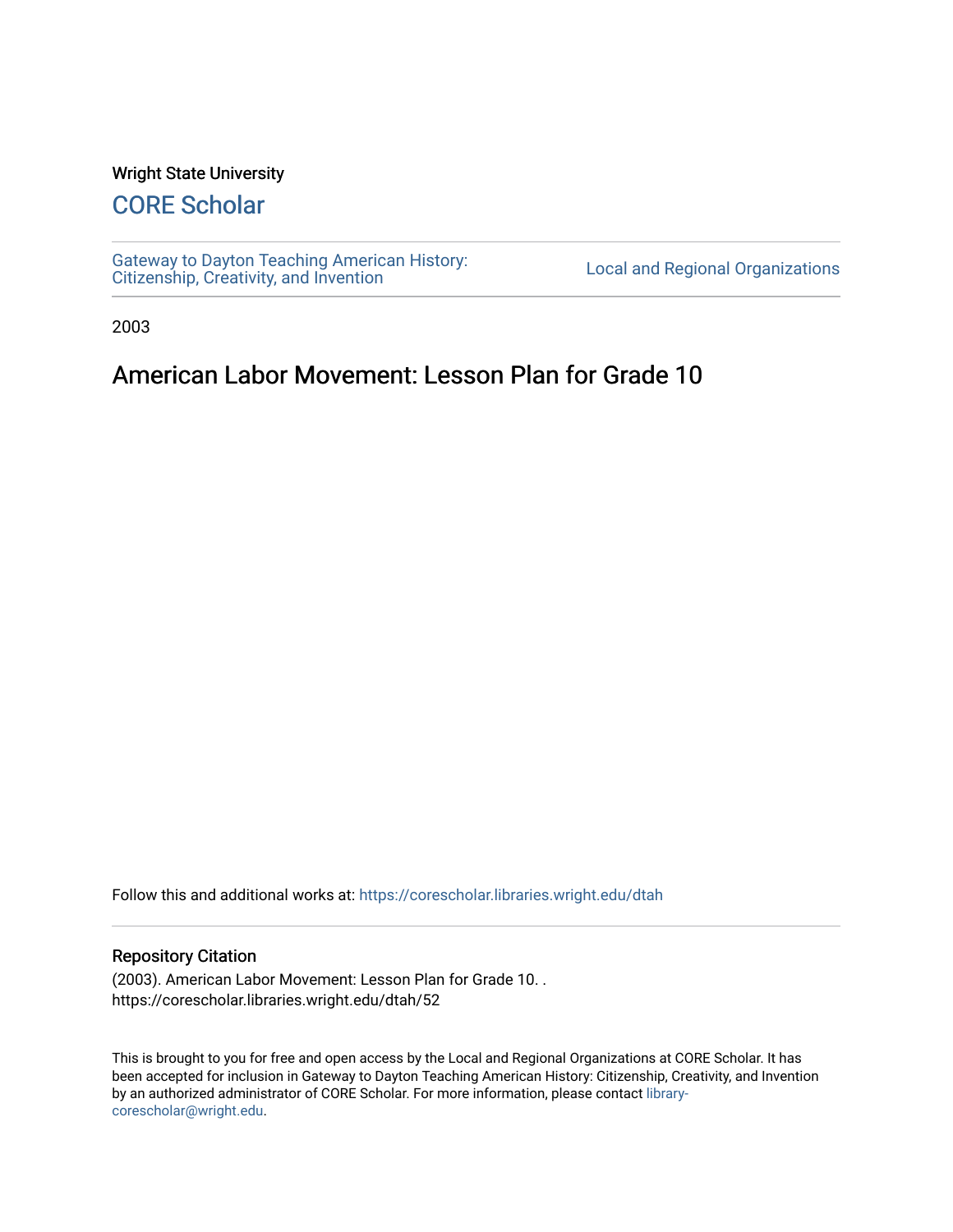#### **Lesson Plans**

#### **American Labor Movement**

**Grade(s):** 10 **Suggested Time:** 2-3, 45 minute classes

#### **Materials**

Upton Sinclair's *The Flivver King* Charlie Chaplin's *Modern Times* Aldous Huxley's *Brave New World* Printed copies of the photographs & documents included with this lesson

#### **Core Instruction**

Students will have read sections of *The Flivver King* (teachers can assign according to student's ability)

Teacher will explain how the mass production necessitates the elements of the assembly line and how capital and labor each playa role in the process highlighting the social and economic affects on American society

Students will watch *Modern Times* and *Brave New World* 

Teacher will lead a discussion on the films and books about the working condition in factories in the 1920s and whether unions, and the tactics they use, are helpful or hurtful to their cause Students will then look at the photos and documents and discuss how accurately the film and books portrayed the conditions in factories.

### **Follow-up Activity**

Students will write a position paper siding with either management or labor on the issue of working conditions discussed in the films, book, and class discussion

#### **Assessment**

Students will be evaluated based on the position paper and their participation in classroom discussion

### **Standards**

*History 9-10, Benchmark B:* Explain the social, political, and economic effects of industrialization.

- o *Indicator:* Grade 10, **GLI** 2. Analyze the impact of industrialization and the modem corporation in the United States on economic and political practices with emphasis on: a. Laissez-faire policies; b. Monopolies; c. Standard of living
- *Indicator:* Grade 10, GLI 3. Analyze the reasons for the rise and growth of labor organizations in the United States {i.e., Knights of Labor, American Federation of Labor and Congress of Industrial Organizations) including: a. Unregulated working conditions; b. Laissez-faire policies toward big business; c. Violence toward supporters of organized labor